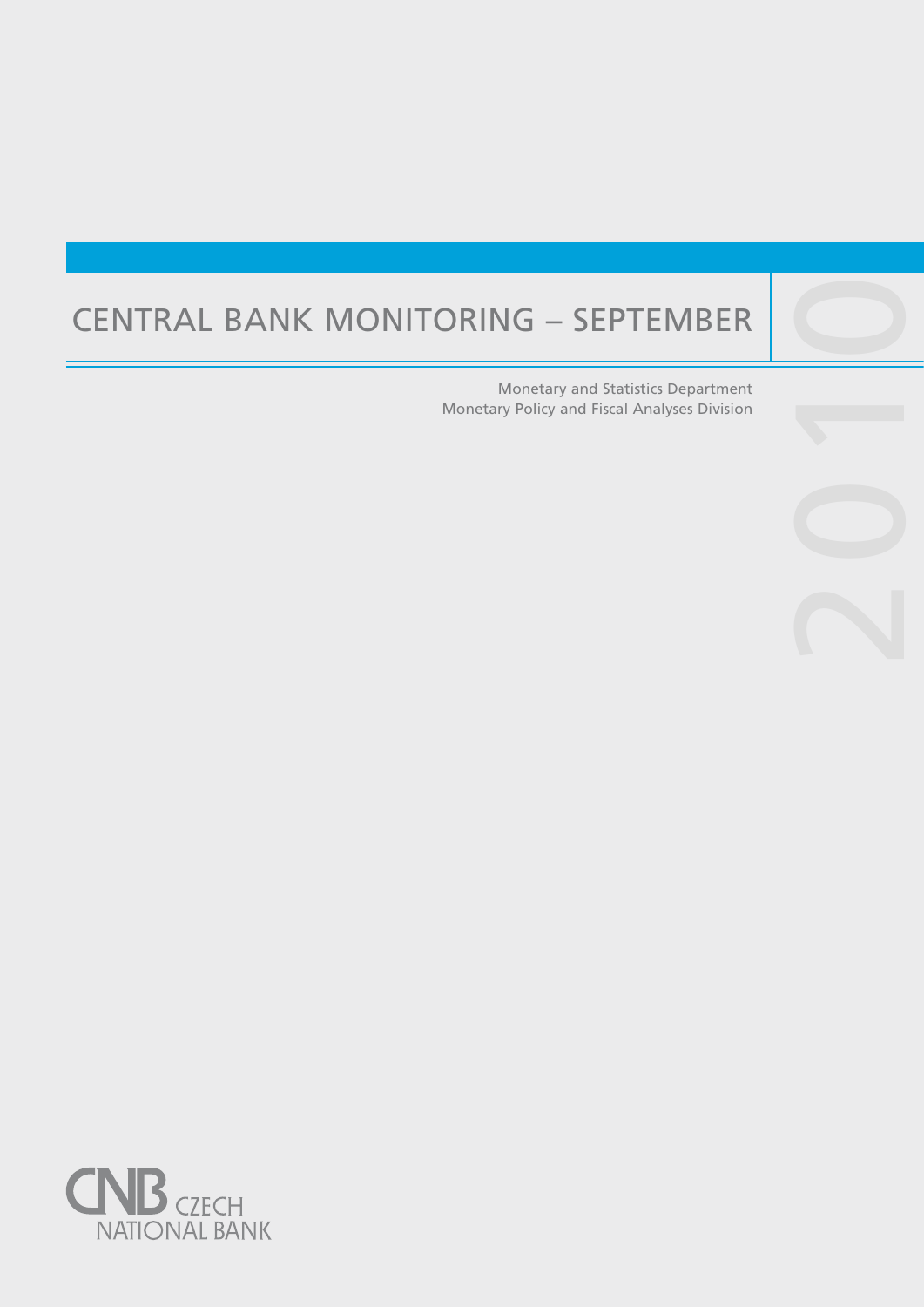# **In this issue**

*The past quarter saw continued public finance consolidation across Europe and the initial results of an inspection of Greek finances. A question mark still hangs over whether the global economy is clearly recovering. The Riksbank and the RBNZ raised their key rates, while the other central banks under review left theirs unchanged. In* Spotlight *we take a look at the "Greek crisis", and not only from the perspective of Greece and the other southern states, but also with regard to the euro area as a whole. Our selected speech is the address given by Barbro Wickman-Parak, Deputy Governor of the Riksbank, on publishing an interest rate path.* 

# **1. Latest monetary policy developments at selected central banks**

|                                      | Euro area (ECB)                              | <b>USA (Fed)</b>                               | <b>United Kingdom (BoE)</b>                |
|--------------------------------------|----------------------------------------------|------------------------------------------------|--------------------------------------------|
| Inflation target                     | $< 2\%$ <sup>1</sup>                         | na                                             | 2%                                         |
| MP meetings<br>(rate changes)        | 8 Jul (0.00)<br>5 Aug (0.00)<br>2 Sep (0.00) | 22-23 Jul (0.00)<br>10 Aug (0.00)              | 7-8 Jul (0.00)<br>4-5 Aug (0.00)           |
| Current basic rate                   | 1.00%                                        | $0 - 0.25%$                                    | 0.50%                                      |
| Latest inflation                     | 1.6% (Aug 2010) <sup>2</sup>                 | 1.2% (Jul 2010)                                | 3.1% (Jul 2010)                            |
| <b>Expected MP meetings</b>          | 7 Oct<br>4 Nov<br>2 Dec                      | 21 Sep<br>$2 - 3$ Nov<br>14 Dec                | $8-9$ Sep<br>$6-7$ Oct<br>$3-4$ Nov        |
| Other expected events                | 2 Dec: publication of<br>forecast            | 20 Oct and 1 Dec:<br>publication of Beige Book | 10 Nov: publication of<br>Inflation Report |
| Expected rate movements <sup>3</sup> | $\rightarrow$                                |                                                |                                            |

#### **Key central banks of Euro-Atlantic area**

<sup>1</sup> ECB definition of price stability;  $2$  preliminary estimate;  $3$  direction of expected change in rates in coming quarter taken from Consensus Forecast survey.



The **ECB** left its interest rates unchanged. On the basis of an economic analysis it expects an only gradual recovery in economic activity. Its monetary analyses, which indicate very slow growth in money and credit, also suggest subdued inflation going forward. The ECB decided to continue its liquidity-supporting measures. Its main refinancing operations will be conducted as fixed rate tender procedures with full allotment for as long as necessary, and at least until 18 January 2011. It will also continue providing 3-month refinancing operations until the end of this year. The **Fed** kept its key rate unchanged and decided to reinvest principal payments from agency debt in Treasury bonds in order to maintain high liquidity. The decision came in response to a slowing pace of recovery in output and employment. Household consumption was increasing gradually but remained constrained by high unemployment, modest income growth and tight credit. The **BoE** left its key rate unchanged and maintained its stock of debt security purchases at £200 billion.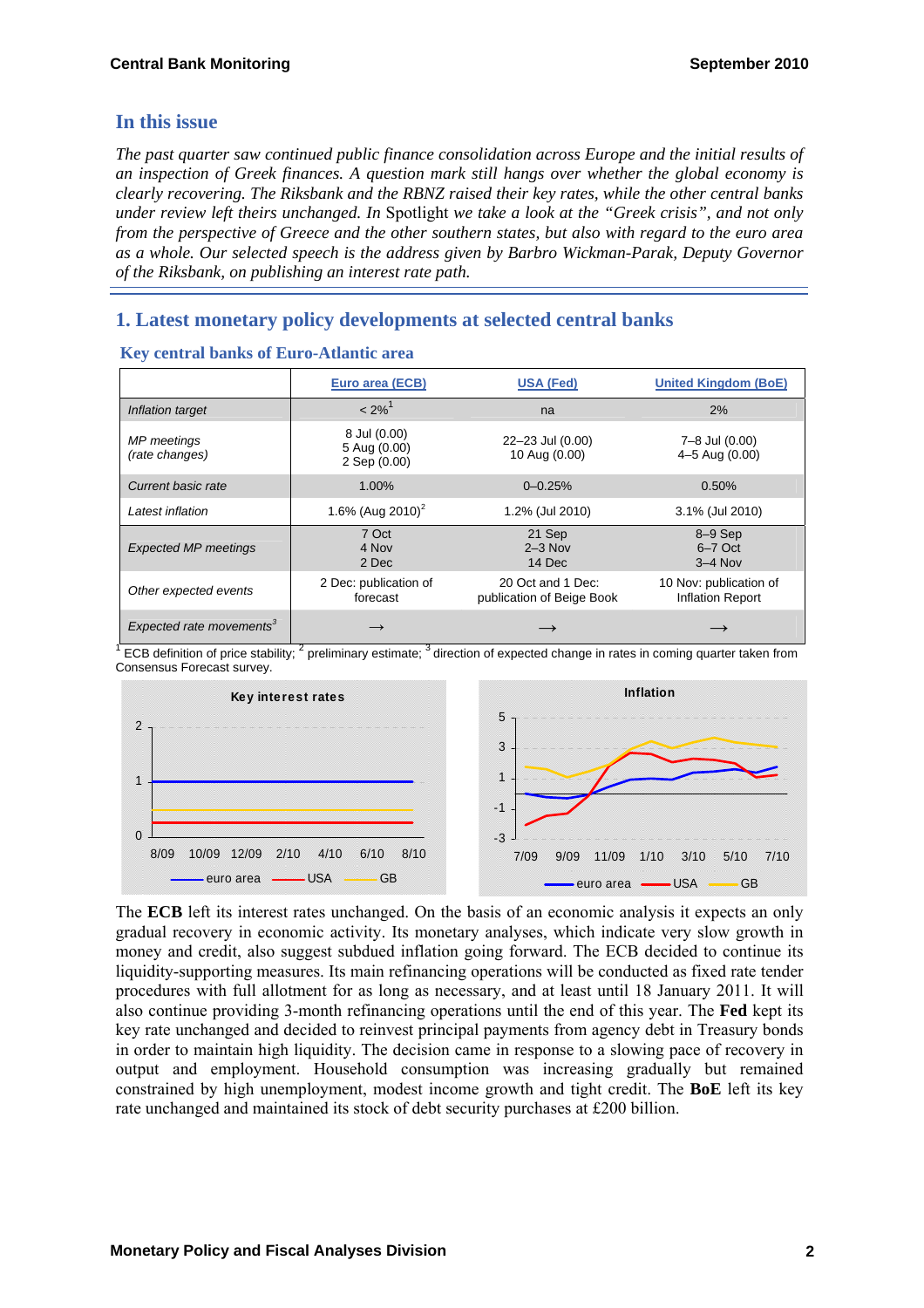|                                      | <b>Sweden (Riksbank)</b>                                | <b>Hungary (MNB)</b>                              | <b>Poland (NBP)</b>                                      |
|--------------------------------------|---------------------------------------------------------|---------------------------------------------------|----------------------------------------------------------|
| Inflation target                     | 2%                                                      | 3.0%                                              | 2.5%                                                     |
| MP meetings<br>(rate changes)        | 1 Jul $(+0.25)$<br>1 Sep $(+0.25)$                      | 21 Jun (0.00)<br>19 Jul (0.00)<br>23 Aug (0.00)   | 29-30 Jun (0.00)<br>27-28 Jul (0.00)<br>24-25 Aug (0.00) |
| Current basic rate                   | 0.50%                                                   | 5.25%                                             | 3.50%                                                    |
| Latest inflation                     | 1.2% (Jul 2010)                                         | 4.0% (Jul 2010)                                   | 2.0% (Jul 2010)                                          |
| <b>Expected MP meetings</b>          | 25 Oct                                                  | 27 Sep<br>25 Oct<br>29 Nov                        | 28-29 Sep<br>26-27 Oct<br>23-24 Nov                      |
| Other expected events                | 26 Oct: publication of<br><b>Monetary Policy Report</b> | 23 Nov: publication of<br><b>Inflation Report</b> | 24 Nov: publication of<br><b>Inflation Report</b>        |
| Expected rate movements <sup>3</sup> |                                                         |                                                   |                                                          |



The **Riksbank** as expected raised its key interest rate at two meetings: by 0.25 p.p. in July and by another 0.25 p.p. at the start of September to 0.75%, also deposit rate from -0.25 p.p. to zero. The Swedish central bank still regards inflationary pressures as being low, but expects them to increase as the economic recovery progresses. The Swedish economy has shown strong growth since the start of the year. The upswing in world trade has contributed to an acceleration in exports and investment. Signs of an improvement can also be seen in the labour market. Household consumption is increasing thanks to rising optimism. However, this positive development is expected to be dampened by the less favourable situation in the United States and by modest activity in the Eurozone due to fiscal consolidation. Another factor in interest rate decision-making is that household indebtedness has increased significantly in recent years.

In light of inflation risks stemming from a weakening exchange rate and cost shocks on the one hand, and of output below its potential level on the other, the **MNB** left interest rates unchanged at 5.25%. Household consumption is still being depressed by high unemployment and by high monthly instalments on foreign currency loans due to the depreciation of the forint. Perceptions of the risks associated with Hungarian financial assets have not fallen significantly, unlike in the case of assets of other economies of the CEE region. Domestic demand remains weak, but the economy is being driven by stronger-than-expected external demand. According to the MNB, the passthrough of cost shocks (rises in commodity and food prices) to inflation is a source of uncertainty in assessing the outlook for inflation.

The **NBP** left its key rates unchanged. The Polish economy is continuing to grow. The rising trend in construction was confirmed and industrial output recorded fast growth. The labour market situation is gradually improving, with employment growing and the unemployment rate declining. Inflation decreased again in July (to 2.0%), mainly as a result of base effects connected with a strong rise in the prices of fuels and excise goods one year before. A minor increase in inflation is expected in the first months of 2011 due to a change of VAT rates.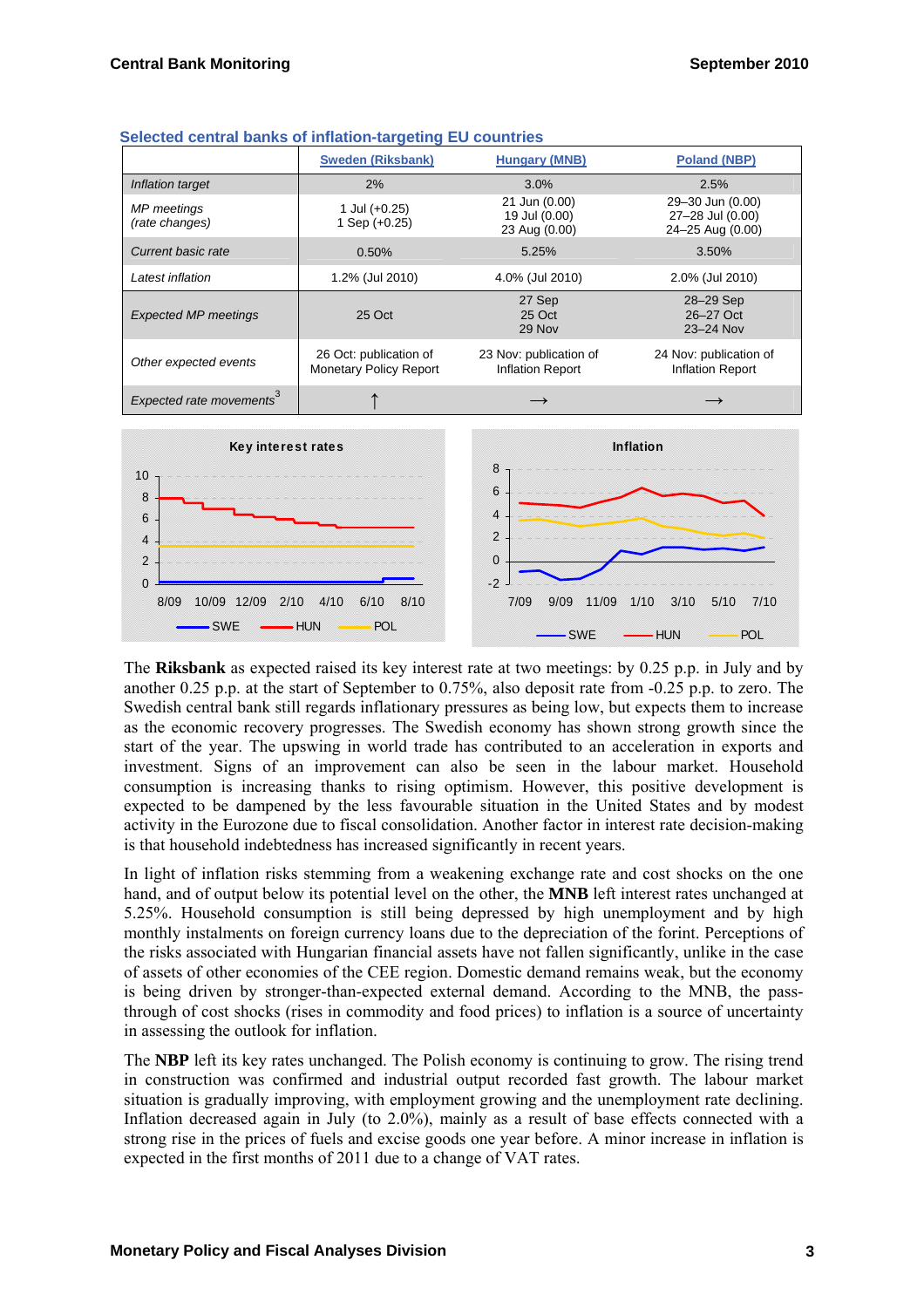| -<br>$\sim$                          |                                                         |                                                         |                                      |  |
|--------------------------------------|---------------------------------------------------------|---------------------------------------------------------|--------------------------------------|--|
|                                      | Norway (NB)                                             | <b>Switzerland (SNB)</b>                                | <b>New Zealand (RBNZ)</b>            |  |
| Inflation target                     | 2.5%                                                    | $< 2\%$                                                 | $2\%^{5}$                            |  |
| <b>MP</b> meetings<br>(rate changes) | 23 Jun (0.00)                                           | 17 Jun (0.00)                                           | 29 Jul (+0.25)                       |  |
| Current basic rate                   | 2.00%                                                   | $0 - 0.75%$ <sup>4</sup>                                | 3.00%                                |  |
| Latest inflation                     | 1.9% (Jul 2010)                                         | 0.4% (Jul 2010)                                         | 1.8% (2010 Q2)                       |  |
| <b>Expected MP meetings</b>          | 27 Oct                                                  | 16 Sep                                                  | 16 Sep<br>28 Oct                     |  |
| Other expected events                | 27 Oct: publication of<br><b>Monetary Policy Report</b> | 16 Sep: publication of<br><b>Monetary Policy Report</b> | 16 Sep: Monetary Policy<br>Statement |  |
| Expected rate movements <sup>3</sup> |                                                         | $\longrightarrow$                                       |                                      |  |

#### **Other selected inflation-targeting countries**

 $4$  Chart displays centre of band;  $5$  centre of 1–3% target band.



The **Norges Bank (NB)** kept its key monetary policy rate at 2.00% in June. According to the NB, the Norwegian economy is developing in line with expectations. Activity is rising moderately. Inflation has slowed and is now just below 2 per cent. Governor Svein Gjedrem says that developments in inflation, output and employment imply that the interest rate should be kept low. The low interest rate is not currently fostering growth in household debt, although house prices are rising significantly. However, the consideration of guarding against the risk of future financial imbalances that may disturb activity and inflation suggests that the interest rate should be gradually brought closer to "a more normal level".

The **SNB** left the target range for the interest rate (Libor on CHF-denominated deposits) unchanged at 0.00–0.75% and is keeping the Libor in the lower part of the target range at around 0.25%. The Swiss economy is benefiting from recovery of the global economy, and domestic demand is also favourable. For 2010, the SNB is expecting real GDP growth of about 2.0% (around 0.5 p.p. higher than in the previous forecast). The deflationary risk has disappeared, but tensions on the financial markets with regard to public finances have increased the downside risks. Should these risks materialise, the threat of deflation could increase via an appreciation of the Swiss franc. In its forecast the SNB expects inflation of 0.9% in 2010, 1.0% in 2010 and 2.2% in 2012.

The **RBNZ** increased its key interest rate by 0.25 p.p. to 3.00%. At a news conference Reserve Bank Governor Alan Bollard said that while the outlook for economic growth had softened, it was still appropriate to continue to reduce the extraordinary level of support implemented during the 2008/09 recession. As the economy grows, inflationary pressures – which are currently modest (the inflation rate has been near 2% for the past five quarters) – are expected to pick up.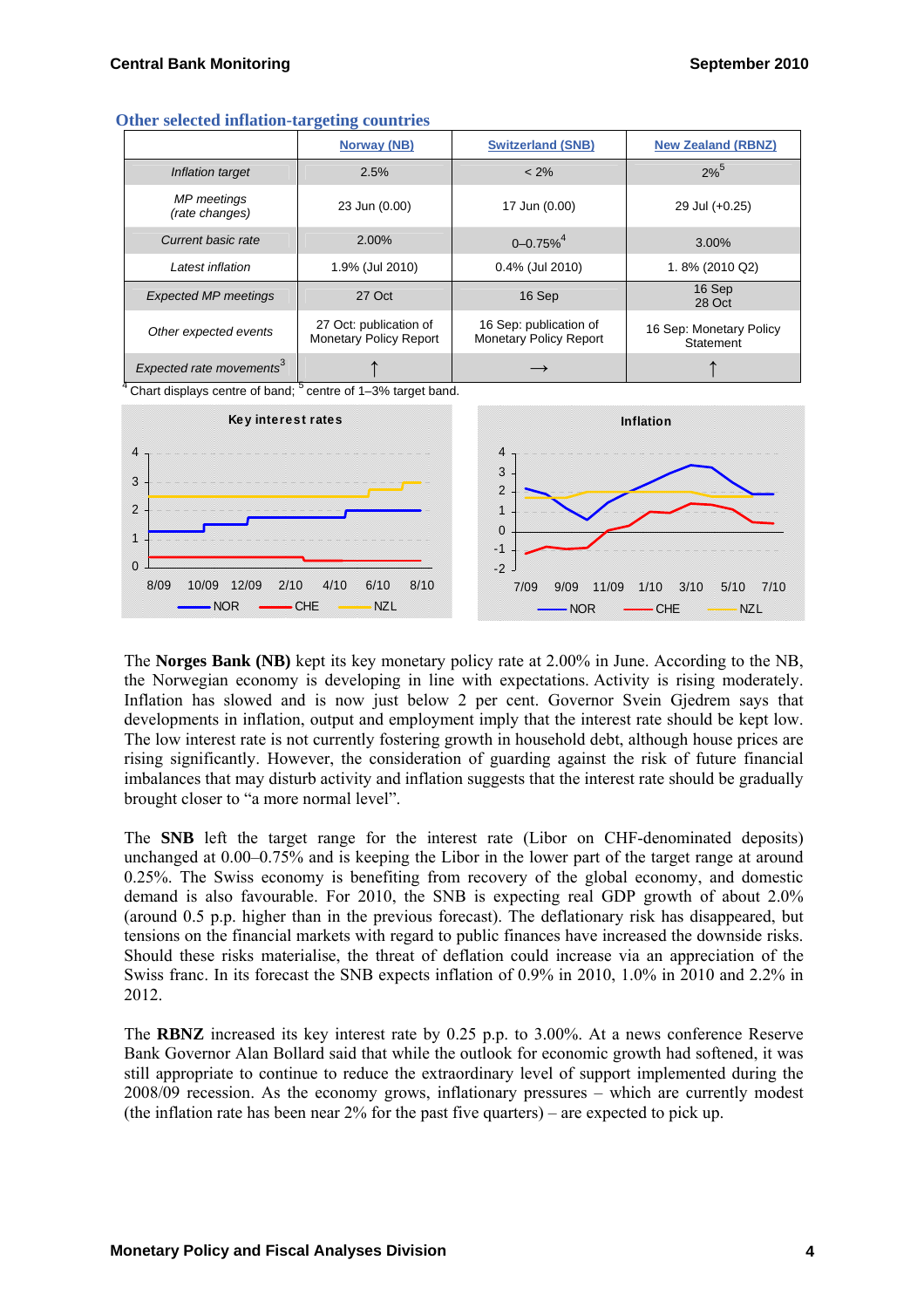# **2. News**

# **[Fed reinvests principal payments and purchases further Treasury securities](http://www.federalreserve.gov/newsevents/press/monetary/20100810a.htm)**

On 10 August 2010, the Fed decided to keep constant its holdings of securities at their current level by reinvesting its principal payments from agency debt and agency mortgage-backed securities in further purchases of Treasury securities. This decision is meant to help support the economic recovery while maintaining price stability.

# **[EC, ECB and IMF on mission to Greece](http://www.ecb.europa.eu/press/pr/date/2010/html/pr100805_1.en.html)**

A team of experts from the European Commission, the ECB and the IMF visited Greece from 26 July to 5 August 2010 for a review of the Greek government's economic programme, which is being supported by loans of  $\epsilon$ 80 billion from the euro area nations and  $\epsilon$ 30 billion from the IMF. The review found that the programme had made a strong start. The end-June quantitative performance criteria had all been met, led by a vigorous implementation of the fiscal programme, and other reforms were ahead of schedule. However, some important challenges and risks remained.

Impressive progress had been made on structural reforms. The Greek Parliament had approved pension reform. Labour market reform was also well underway. Implementation of recent tax reform and budget reform was key for fiscal consolidation. Restoring competitiveness and boosting potential growth remained critical to the programme's success. The challenge facing the government in this regard would be to overcome resistance from vested interests to opening-up of closed professions, deregulation, implementation of the services directive, and elimination of barriers to development of tourism and retail.

In the financial sector, there had been a moderate deterioration in capital adequacy. However, all but one bank had passed the stress tests (covering 90% of Greek banks). This had helped to calm financial market tensions. Greece was still unable to access financial markets except for placement of shortterm government bonds.

# **[BoE Governor sends letter to Chancellor](http://www.bankofengland.co.uk/monetarypolicy/pdf/cpiletter100817.pdf)**

As the inflation rate in July 2010 reached 3.1%, i.e. more than one percentage point above the inflation target, BoE Governor Mervyn King sent a letter to the Chancellor of the Exchequer as he is required to do by law. In his letter the Governor gives the three main short-run factors explaining why the inflation target had been exceeded: first, rising oil prices; second, an increase in VAT from 15% to 17.5%; and third, the continuing effects of the sharp depreciation of sterling in 2007 and 2008, which had led to a rise in consumer prices.

# **[Professor Marek Belka becomes new NBP President](http://www.nbp.pl/homen.aspx?f=/en/aktualnosci/2010/2010_06_11_marek_belka_en.html)**

On 10 June 2010, the Polish Sejm approved Professor Marek Belka, an economist, as the head of the National Bank of Poland. Professor Belka previously served as Minister of Finance and Prime Minister of Poland as well as Director of the European Department at the IMF. The new NBP President declared that he would strengthen the independence of the NBP and would cooperate with the government and other authorities in support of the Polish economy, provided this would not put at risk the performance of the NBP's primary objective, which is the price stability.

# **[NBP requests new arrangement under IMF's Flexible Credit Line](http://www.nbp.pl/homen.aspx?f=/en/aktualnosci/2010/2010_06_16_en.html)**

Following the expiry of the Flexible Credit Line (FCL) provided to Poland by the IMF, the NBP and the Polish Finance Ministry requested a new FCL arrangement amounting to SDR 13.69 billion (1,000% of quota) covering a period of 12 months.

# **[NB's reputation is strong, although there is room for improvement](http://www.norges-bank.no/templates/article____77085.aspx)**

A survey conducted by TNS Gallup for Norges Bank polled both the general public and representatives of numerous industries. The results revealed that NB was fulfilling its mandate in a satisfactory way. External communications had improved in recent years, but the respondents would welcome even greater openness and accessibility.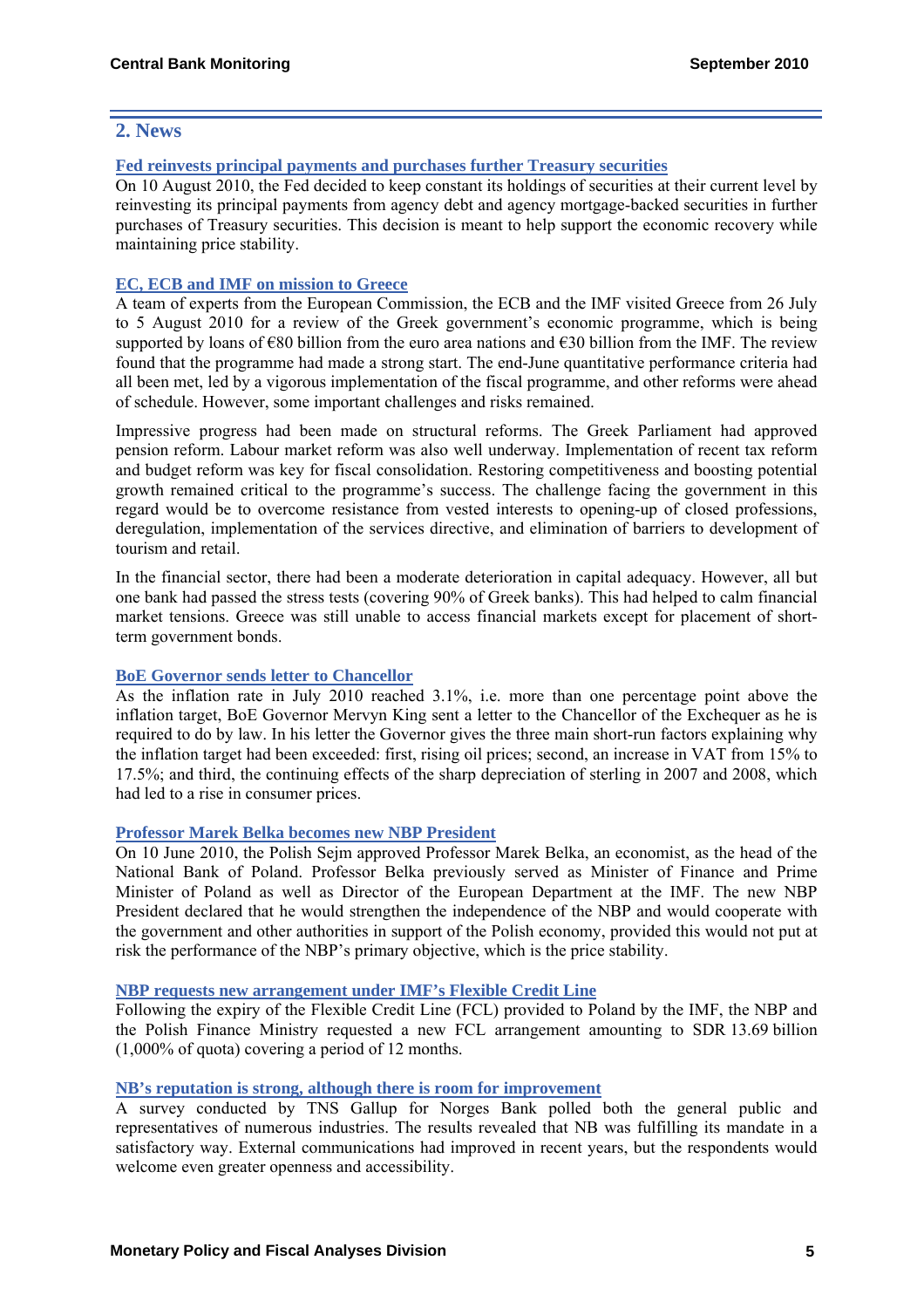# **[MNB conducts further mortgage bond purchase](http://english.mnb.hu/Sajtoszoba/mnben_news/mnben_hir_20100818)**

On 18 August, the MNB purchased domestically issued forint mortgage bonds totalling HUF 3.4 billion on the secondary market. Counterparties had submitted offers for a total amount of HUF 36.1 billion. The next auction will take place on 15 September 2010. The history of previous purchases can be found [here](http://english.mnb.hu/Root/Dokumentumtar/MNB/Monetaris_politika/mnbhu_eszkoztar/mnbhu_eszkoztar_tenderek/mnbhu_jelzaloglevel_vasarlasi_program/Jegybanki_masodpiaci_jelzaloglevel_vasarlas.xls) and [here.](http://english.mnb.hu/Root/Dokumentumtar/MNB/Monetaris_politika/mnbhu_eszkoztar/mnbhu_eszkoztar_tenderek/mnbhu_jelzaloglevel_vasarlasi_program/Jegybanki_elsodleges_piaci_jelzaloglevel_vasarlas.xls) The mortgage bond purchase programme was approved by the MNB Council on 8 February 2010.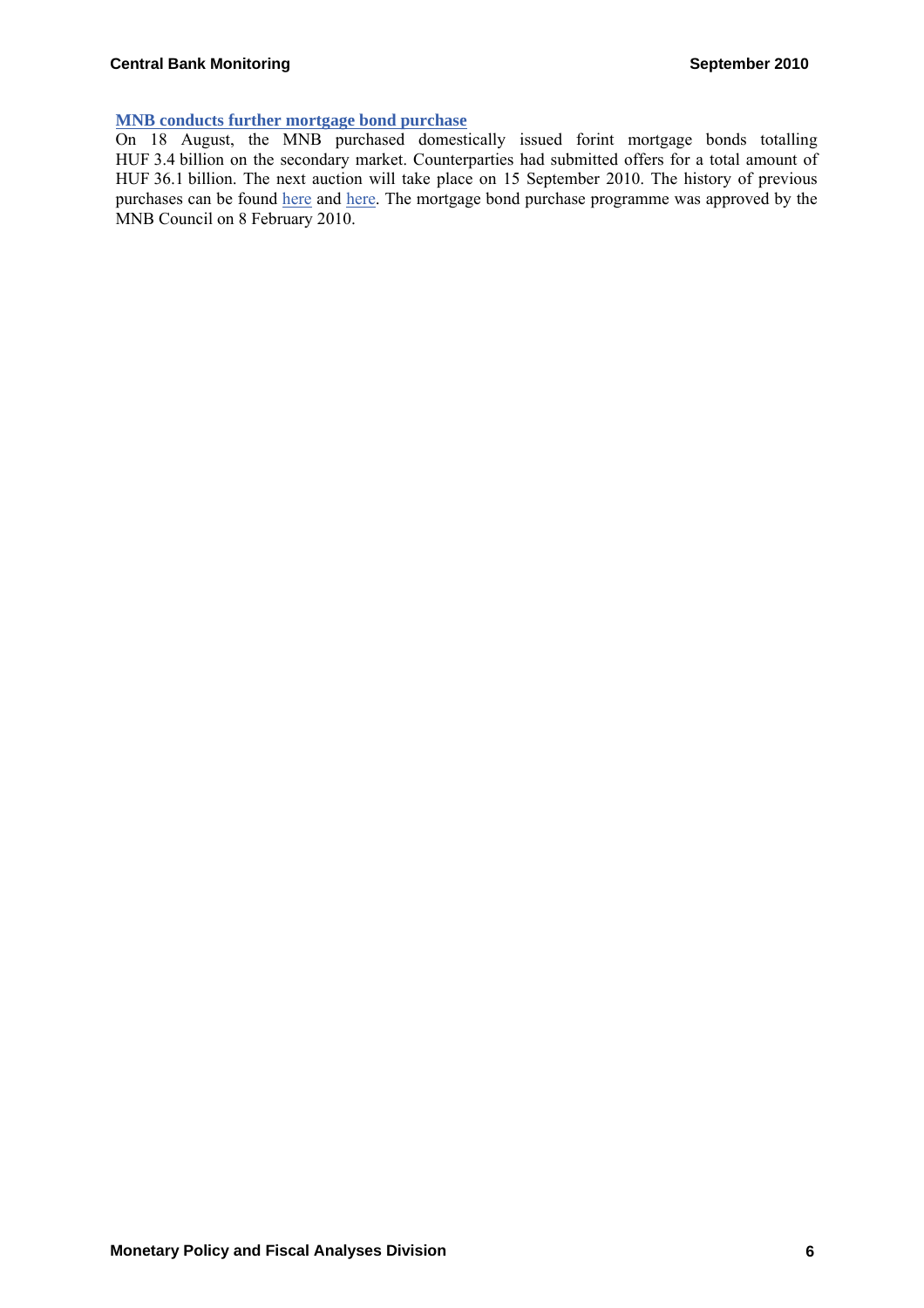# **3. Spotlight: The euro and the euro area at the time of the "Greek crisis"**

*The recent tenth anniversary of the euro drew praise from many quarters. This year, however, has been a severe test for the common European currency. The magnitude of the problems facing the euro area and some of its member states has been fully revealed. Many observers were already aware of these problems, but none expected them come to a head so quickly. In the following text we outline the initial conditions of the three seemingly most vulnerable countries of the euro area – Greece, Spain and Portugal. We then examine developments in these countries and in the euro area as a whole when the situation escalated in the wake of the global financial and economic crisis.* 

Not so long ago we were celebrating the tenth anniversary of the euro, which was seen in a generally positive light. The new currency and the newly established European Central Bank were building credibility, inflation in the monetary union was low and stable, and pre-crisis inflation differentials were tending to fall. The low inflation and low interest rates were having – or at least seemed to be having – a favourable effect on the economy. In addition, there was a belief that the euro guaranteed macroeconomic stability and that the elimination of exchange rate risk boosted trade and foreign direct investment in the euro area. The increasing integration of financial markets was seen as a good thing.

People were aware that the euro area had its weak spots, but few suspected that these problems would lead to such serious complications. Scarcely had Europe begun to recover from the financial and economic crisis when another severe test – a fiscal crisis – hit the monetary union. Problems broke out in Greece, and the other member states, fearing contagion, promised to come to its aid. In response, German Eurosceptics filed a constitutional complaint. There was talk in the media about the possible exit or exclusion of certain countries from the monetary union and about the introduction of a supereuro for the stronger states of the euro area.

It is therefore relevant to ask whether the euro area really is an "optimal currency area". It is appropriate for countries to adopt a common currency if their economies are economically integrated and simultaneously are sufficiently "alike" (in terms of, for example, economic structure, exchange rate and interest rate movements, and business cycle alignment) and if, therefore, they are less likely to experience asymmetric shocks. Such shocks cannot be eliminated altogether, but when they do occur, individual countries should be able to react by means other than monetary policy or movement of the exchange rate, i.e. they should be sufficiently flexible in the area of prices and wages and on the labour market generally, and they should be capable of using the stabilisation function of public budgets. Economic shocks can also be dampened significantly by a sound and stable financial system. So much for the theory. What was going on in the southern periphery of the euro area in reality?

# **Imbalances in the euro area**

The southern nations – Greece, Spain and Portugal – recorded rapid growth in past years, driven mainly by strong domestic demand stimulated by an excessively easy common monetary policy and by expansionary domestic fiscal policy. Excessive growth in nominal unit wage costs – wage growth outpacing productivity growth – reduced these countries' competitiveness in the European and global market. Low external demand led in turn to wide current account deficits. Weakening the currency (e.g. in the form of competitive devaluation) – an adjustment mechanism which these countries had repeatedly used in the past (albeit at the cost of higher inflation) – was no longer an option.

The volume of loans grew in both the government and private sector as credit became cheaper and more widely available (on joining the monetary union these countries had seen a decrease in nominal interest rates, the elimination of exchange rate risk within the euro area and a decline in sovereign risk premia). Higher inflation in the south (due to both cyclical overheating and long-term convergence of their economies) led to an even greater fall in real interest rates, which have been zero or even negative in recent years.

The foreign capital entering these countries was not allocated efficiently. The money was used largely to fund government deficits and mainly stimulated private consumption and (in Spain) excessive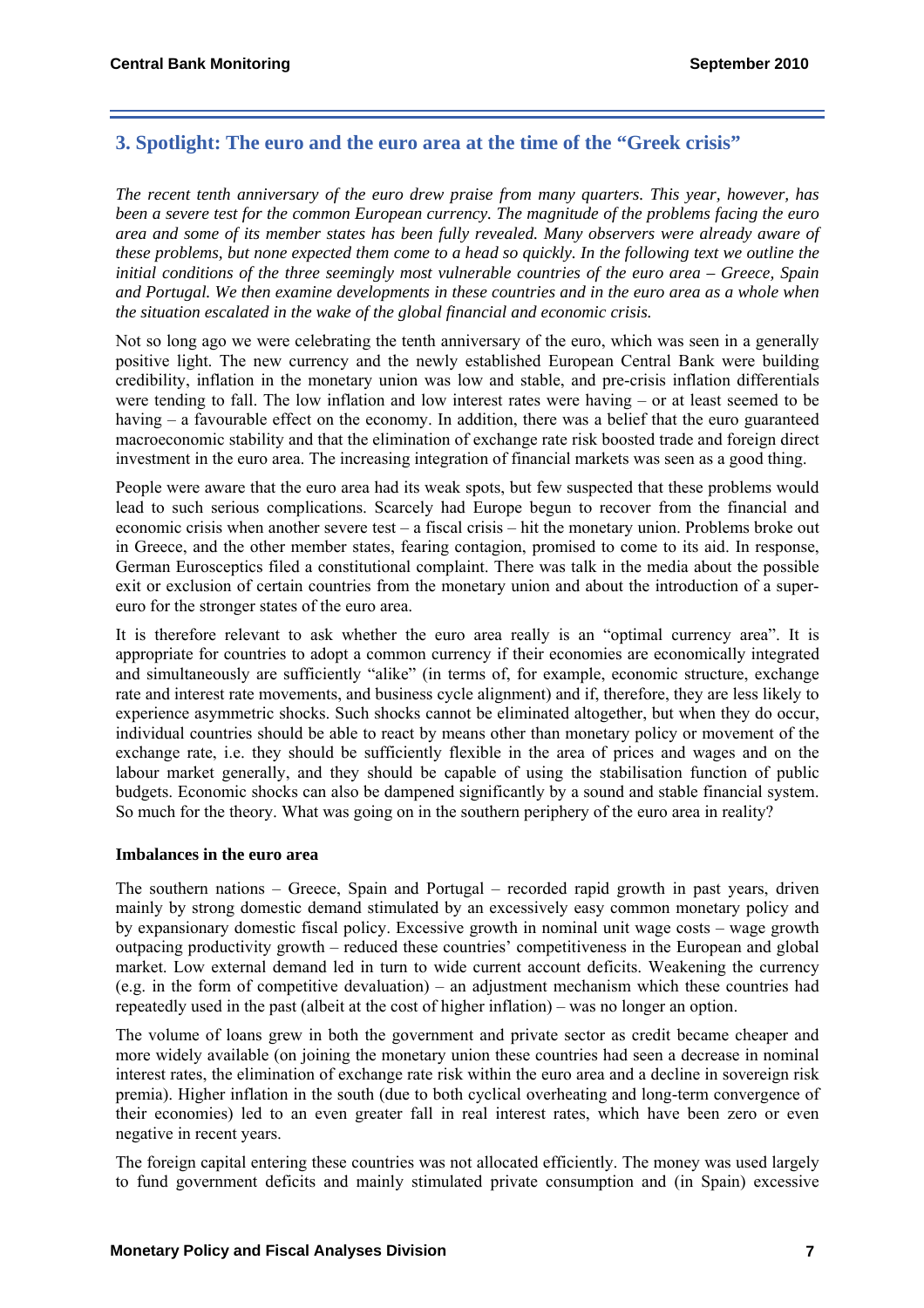<span id="page-7-0"></span>

growth in property prices. External debt (public and private) was therefore not founded on productive investment providing income for debt repayment in the future.

The government debt was particularly high. Of the three countries under review, only Spain managed to cut its government debt significantly before the global financial and economic crisis erupted.



The problem of government debt is not confined to the southern states of the euro area, but affects most of the others as well. However, Greece and Italy have a dismal track record. Their public debt exceeds their annual GDP. In the current poor economic situation, with tax revenues crippled and public spending pressures growing, reducing debt is a particularly tough task. An extra complication moving forward is the unfavourable demographic trend in most European countries.



**The Greek crisis and the reaction to it**

The government debt problem in Greece has escalated this year. Although large public budget deficits are practically a tradition in this country, recent developments have proved to be the last straw for investors. The new government of George Papandreou came to power in October 2009 and that same month revised the estimated or intended government deficit for 2009 from the originally planned 3.7% of GDP and from a later estimate of around 6% of GDP to 12.7% of GDP. A further upward revision of 0.2 p.p. was made in February, and in April the estimate was increased again to 13.6% of GDP. What is more, this was not the first time that serious problems had been uncovered in

Greece's statistics<sup>[1](#page-7-0)</sup> and in its budget system. Ratings downgrades added to the pessimism about the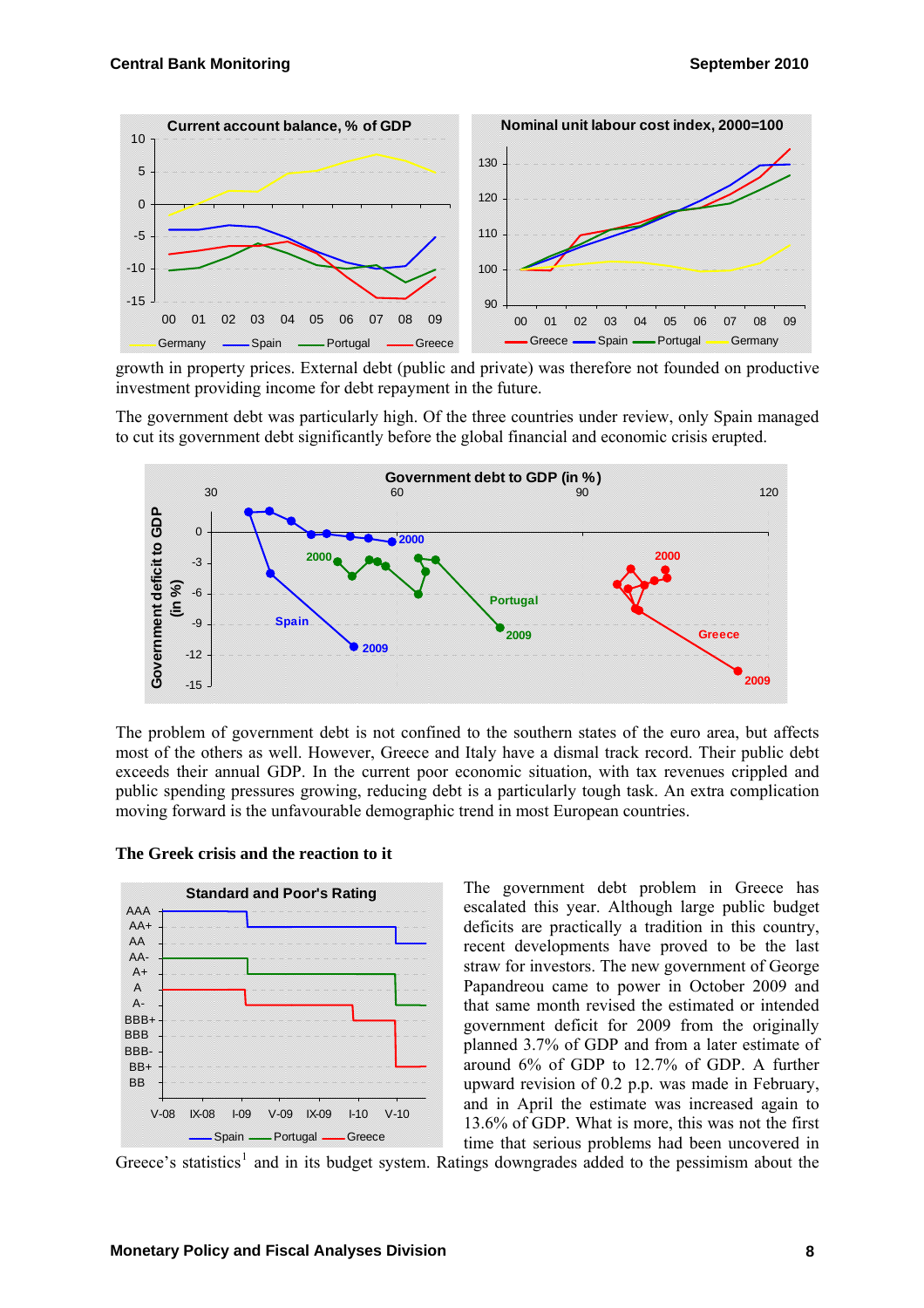situation in Greece. The response of the markets was fast and uncompromising. In addition to growth in Greek bond yields, the indices of the Athens Stock Exchange and the common currency of the euro area both reacted negatively.

By March, discussions between EU and IMF representatives on assistance for Greece were in full flow. Greece faced the risk of being unable to find buyers for its bonds or of having to issue bonds at unacceptably high interest rates. When Greece officially requested financial aid in April, CDS spreads on Greek government bonds climbed to levels higher than at the time of Lehman Brothers bankruptcy.



The conditions of the joint assistance programme of the IMF, the European Commission and the ECB were published in early May. Over the following three years, Greece was to be granted  $E110$  billion –  $\epsilon$ 30 billion from the IMF and  $\epsilon$ 80 billion from the Commission, the latter combining contributions from the individual euro area nations in proportion to their shares in the ECB's capital. The programme is aimed at quickly restoring confidence in the Greek economy and its financial stability. In the longer term it is vital to improve the economy's competitiveness and restructure economic activity towards a greater growth contribution from investment and exports. Fiscal consolidation needs to be implemented and the balance of payments needs to be balanced. The programme is based primarily on spending cuts. Wage and pension cuts are unavoidable. The revenue side features increases in VAT and excise duties. Reform of the pension system is absolutely essential. Reform of public administration, structural reforms on the labour market and other reforms should follow. Last but not least, the institutions are demanding improvements in the quality of reporting and statistics.

At the same time, the ECB temporarily relaxed its conditions for accepting Greek debt instruments as collateral in liquidity-providing operations for euro area banks by suspending the application of the minimum credit rating threshold for eligible requirements. Another measure followed on 10 May, when, in order to address the tensions in financial markets, the ECB started purchasing public and private debt securities (and announced its intention to sterilise the impact of these purchases on the liquidity of the banking sector), reintroduced its longer-term liquidity-providing refinancing



operations, and reactivated its swap lines with the Fed.

The EU also decided to introduce two temporary instruments: the European Stabilisation Mechanism (ESM), under which a country can, where necessary, obtain assistance of up to  $\epsilon$ 60 billion from the EU budget; and the European Financial Stability Facility (EFSF) with a capacity of  $\epsilon$ 440 billion, intended solely for euro area countries and backed by guarantees of the monetary union members according to their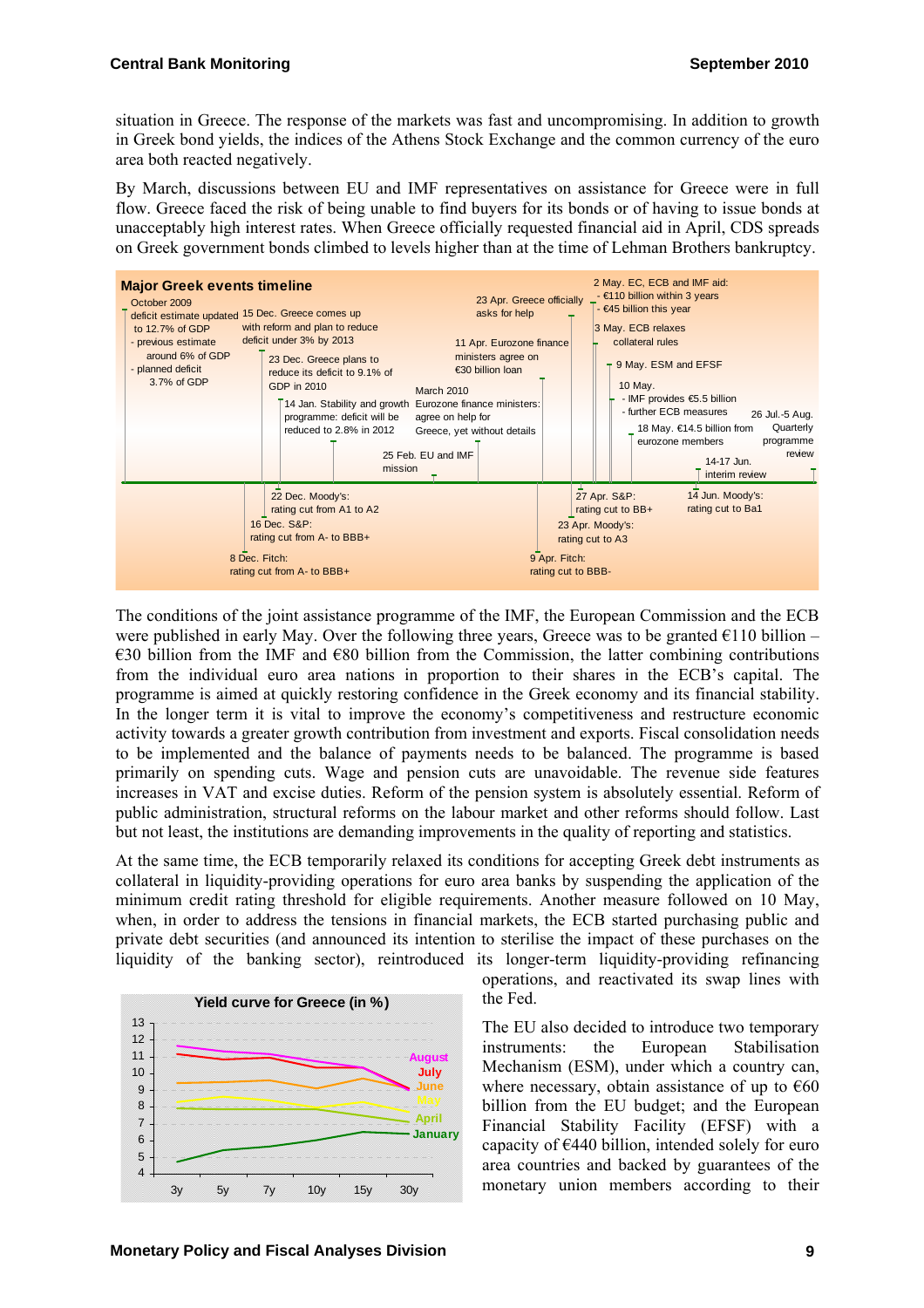shares in the ECB's capital. Although the foreign assistance provided to Greece addressed the urgent needs of its economy and stopped the Greek crisis spilling over to other countries, ultimate success will depend on Greece alone. Besides major fiscal consolidation measures, Greece has approved a reform of the pension system and is working on labour market reform. Road haulage and energy have been liberalised. According to a recent inspection conducted by the IMF and the EU Greece has made a strong start with the programme and is currently complying with its conditions. A further  $\epsilon$ 9 billion should therefore be released in September.

Despite all these measures, however, the markets have yet to be convinced that Greece is on the right track towards resolving the situation, and the Greek bond yield curve is continuing to rise. CDS spreads have come down from their record levels, but remain very high.

# **Spain and Portugal**

Spain and Portugal are also well aware of the seriousness of the situation. Although they are not beset by scandals about "creative" compilation of government financial statistics, and although they are not as deeply in debt as Greece, the nervous markets have turned their attention to the sustainability of the fiscal situation in these two countries as well. Here too, CDS spreads on government bonds have increased, ratings have been downgraded, and governments are having to pay a premium for credit.

In Spain, moreover, property prices are still sliding and the private sector remains mired in debt. In addition, this country has long been plagued by high unemployment, which exceeded 20% in the first quarter of this year and is therefore putting the budget under extreme pressure.

Both countries have now introduced austerity measures. Spain reduced public sector pay by 5% in June. Next year wages will be frozen at this year's level. Salaries of top government officials are to be cut by 15% and pensions will not be automatically indexed to inflation. Labour market reforms are under preparation. The savings should reduce the deficit by a total of  $\epsilon$ 15 billion in 2010 and 2011, to 9.3% and 6% of GDP respectively.



Portugal is intending to cut social benefits and spending on public sector workers and to sell off state assets. The austerity programme also includes increases in VAT and income tax. The plan is to reduce the country's deficit to 2.8% of GDP by 2013.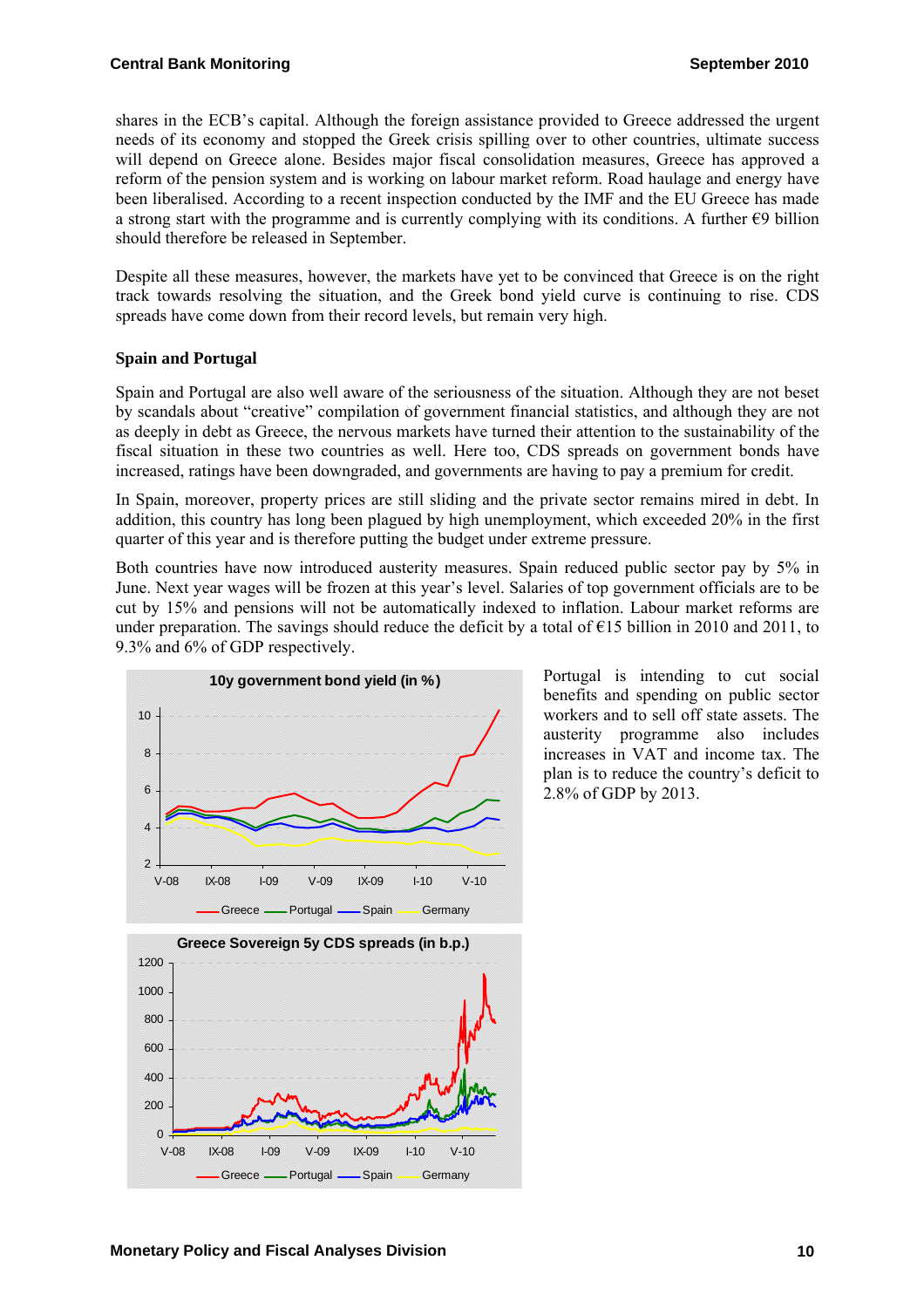#### <span id="page-10-0"></span>**Impacts on the euro area**

Although Greece is a relatively small economy – its GDP accounts for less than 3% of total euro area output – it turns out that its problems could have far-reaching implications for the entire monetary union. The problems of Greece and the other Southern European states have uncovered the euro area's structural weaknesses – the heterogeneity of its economies, its high debt levels and its unfavourable demographic trends.

Between the start of December and the start of June the euro weakened by around 20% against the dollar. The sharpest depreciation (of 7.6%) occurred during May, when risk premia also started rising owing to a decline in bond market liquidity.<sup>[2](#page-10-0)</sup> The economic sentiment of corporations and households in the euro area deteriorated temporarily.

Nervousness related to the debt crisis is also affecting holders of Greek government debt, whose ranks include many European financial institutions. The largest volumes of such bonds in absolute terms are held in France (around €40 billion), Germany and Italy, while Luxemburg has the largest exposure as a percentage of GDP.

It will be interesting to see how things pan out in the coming months and years. There are still doubts about how Greece will get on in the current situation – whether it will succeed in pushing through difficult reforms and steering the economy in the required direction, whether it will in fact be capable of returning to the financial market in three years' time, and whether its problems will spread to other countries. The current situation has intensified the debate about the need to change the institutional set-up for economic policy coordination in the EU.